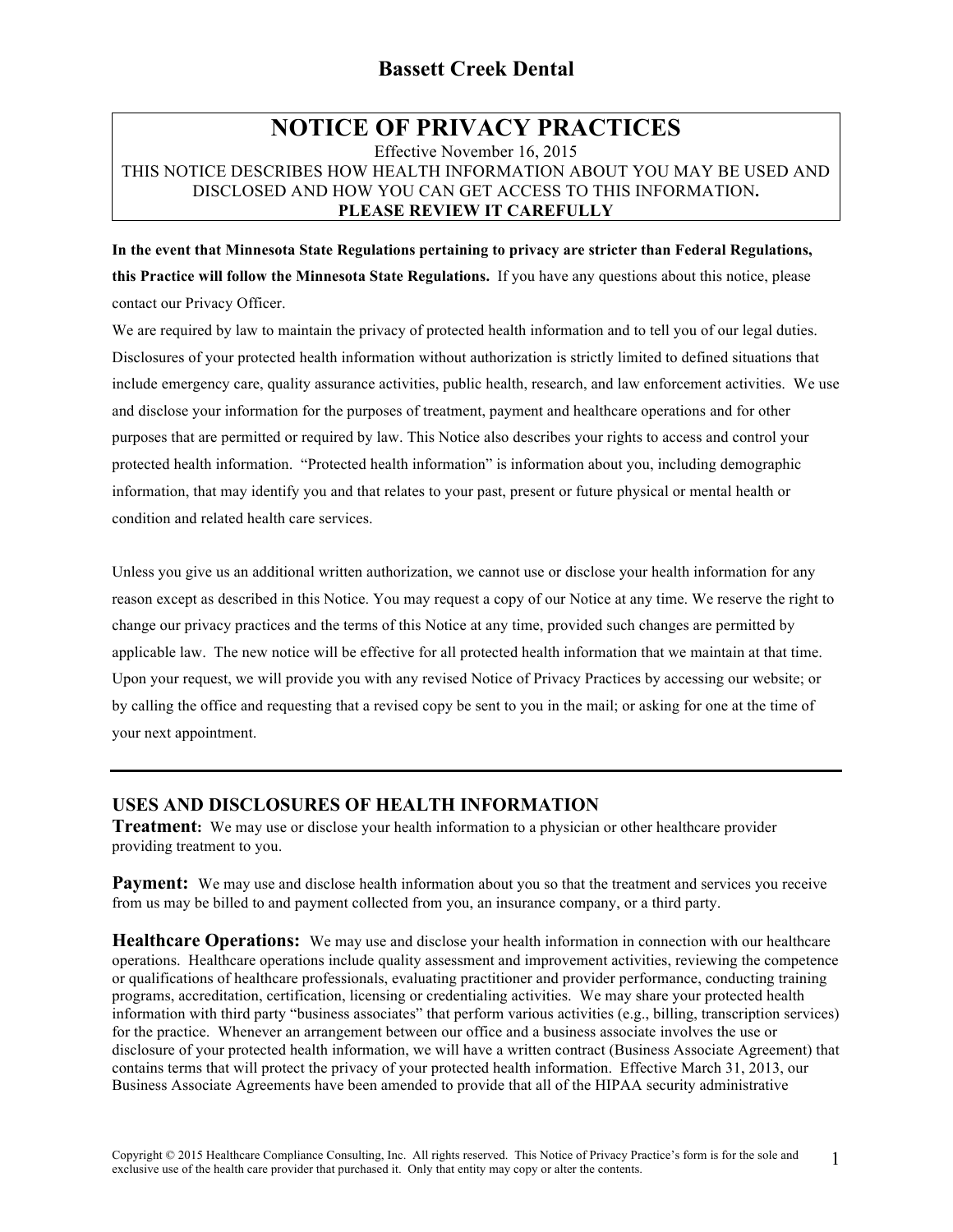# **Bassett Creek Dental**

safeguards, physical safeguards, technical safeguards and security policies, procedures, and documentation requirements apply directly to the business associate and their subcontractors.

We may use or disclose your protected health information, as necessary, to provide you with information about treatment alternatives or other health-related benefits and services that may be of interest to you. We may also use and disclose your protected health information for other marketing activities as allowed by the regulations. We will receive your authorization for all treatment and health care operations communications where we receive financial remuneration for making the communications from a third party whose product or service is being marketed. For example, your name and address may be used to send you a newsletter about our practice and the services we offer.

### **Other Permitted and Required Uses and Disclosures That May Be Made With Your Consent, Authorization or Opportunity to Object**

We may use and disclose your protected health information in the following instances. You have the opportunity to agree or object to the use or disclosure of all or part of your protected health information. If you are not present or able to agree or object to the use or disclosure of the protected health information, then your provider may, using professional judgment, determine whether the disclosure is in your best interest. In this case, only the protected health information that is relevant to your health care will be disclosed.

Your Authorization: In addition to our use of your health information for treatment, payment or healthcare operations, you may give us written authorization to use you health information or to disclose it to anyone for any purpose. If you give us an authorization, you may revoke it in writing at any time. Disclosures to other providers within health care entities when necessary for current treatment do not require an Authorization.

**To your Family and Friends:** We must disclose your health information to you, as described in the Patient Rights section of this Notice. We may disclose your health information to a family member, friend or other person to the extent necessary to help with your healthcare or with payment for your healthcare.

**Persons Involved In Care:** We may use or disclose health information to notify, or assist in the notification of (including identifying or locating) a family member, your personal representative or another person responsible for your care, of your location, your general condition, or death. If you are present, then prior to use or disclosure of your health information, we will provide you with an opportunity to object to such uses or disclosures. In the event of your incapacity or emergency circumstances, we will disclose health information based on a determination using our professional judgment disclosing only health information that is directly relevant to the person's involvement in your healthcare. We will also use our professional judgment and experience with common practice to make reasonable inferences of your best interest in allowing a person to pick up filled prescriptions, medical supplies, xrays or other similar forms of health information.

**Marketing Health-Related Services:** We will not use your health information for marketing communications to third parties without your prior written authorization. We will receive your authorization for all treatment and health care operations communications where we receive financial remuneration for making the communications from a third party whose product or service is being marketed.

**Fundraising Activities.** If we engage in any fundraising activities, you have a right to opt out of receiving further fundraising communications.

**Required by Law:** We may use or disclose your health information when we are required to do so by law.

**Abuse or Neglect:** We may disclose your health information to appropriate authorities if we reasonably believe that you are a possible victim of abuse, neglect, or domestic violence or the possible victim of other crimes. We may disclose your health information to the extent necessary to avert a serious threat to your health or safety or the health or safety of others.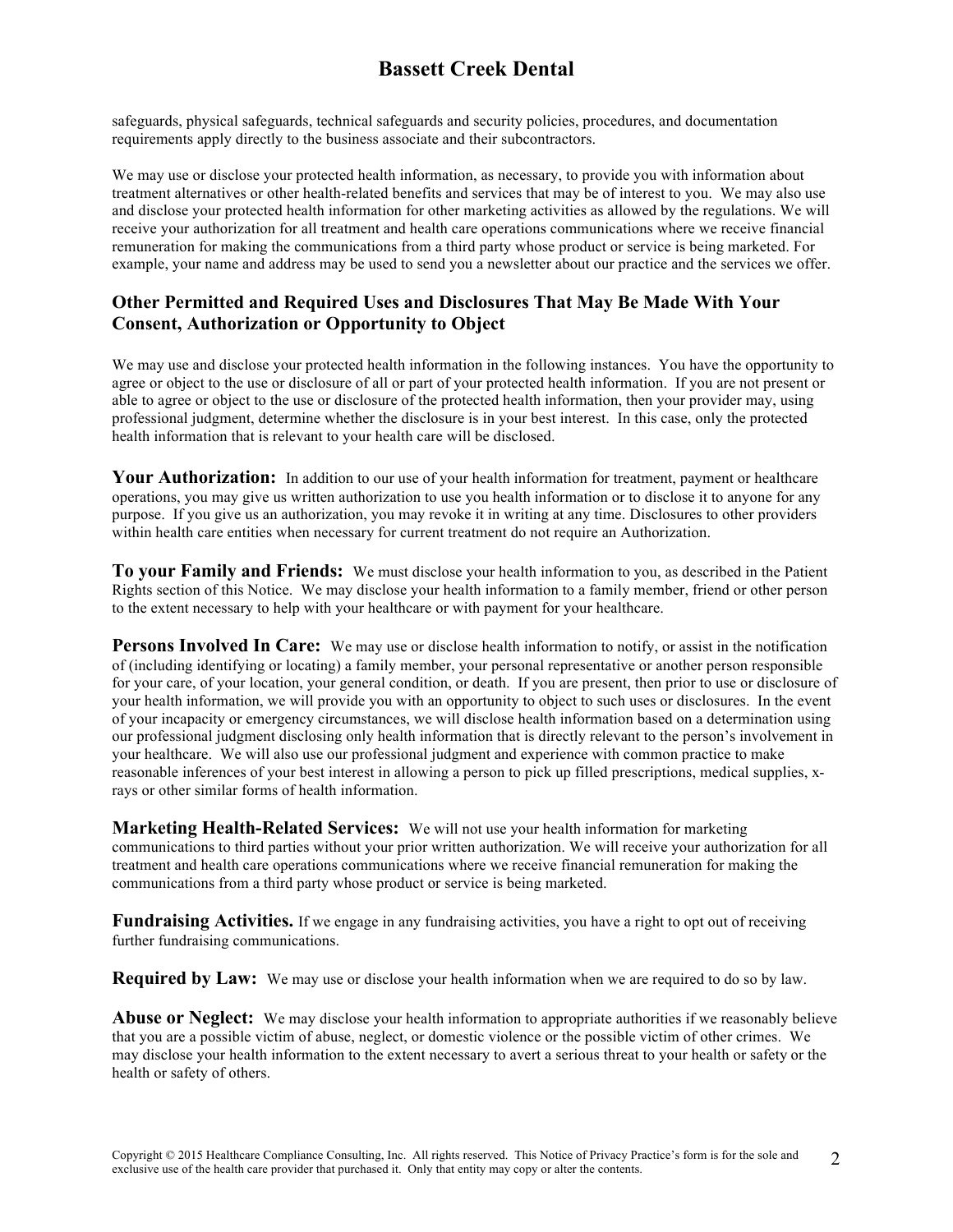### **Bassett Creek Dental**

**National Security:** We may disclose to military authorities the health information of Armed Forces personnel under certain circumstances. We may disclose to authorized federal officials health information required for lawful intelligence, counterintelligence, and other national security activities. We may disclose to a correctional institution or a law enforcement official having lawful custody of protected health information of an inmate or patient under certain circumstances.

**Appointment Reminders:** We may use or disclose your health information to provide you with appointment reminders such as voicemail, messages, postcards, or letters.

#### **PATIENT RIGHTS**

**Access:** You have the right to look at or get copies of your health information with limited exceptions. You may request that we provide copies in a format other than photocopies. We will use the format you request unless we cannot practicably do so. (You must make a request in writing to obtain access to your health information. You may obtain a form to request access by using the contact information listed at the end of this Notice. We will charge you a reasonable cost-based fee for expenses such as copies and staff time. You may also request access by sending us a letter to the address at the end of this Notice. We may charge you a fee for each page and fee for staff time to locate and copy your health information and postage if you want the copies mailed to you. If you request an alternative format, we will charge a cost-based fee for providing your health information in that format. If you prefer, we will prepare a summary or an explanation of your health information for a fee. Contact us using the information listed at the end of this Notice for a full explanation of our fee structure.)

**Disclosure Accounting:** You have the right to receive an accounting of certain disclosures we have made, if any, of your protected health information. This right applies to disclosures for purposes other that treatment, payment or healthcare operations as described in the Notice of Privacy Practices. It excludes disclosures we may have made to you, to family members or friends involved in your care, or for notification purposes. You have the right to receive specific information regarding these disclosures that occurred after April 14, 2003. If you request this accounting more than once in a 12 month period, we may charge you a reasonable cost-based fee for responding to these additional requests.

**Uses and Disclosures.** Uses and disclosures of PHI will be made only with prior written authorization from the individual. Disclosures that constitute a sale of PHI will only be made with prior written authorization from the individual. Other uses and disclosures not described in the Notice of Privacy Practices will be made only with prior written authorization from the individual.

**Restriction:** You have the right to request that we place additional restrictions on our use or disclosure of your health information. We are not required to agree to these additional restrictions, but if we do, we will abide by our agreement except in an emergency.

You have the right to restrict information given to your third party payer or health plan if you fully pay for the services out of your pocket.

**Alternative Communication:** You have the right to request that we communicate with you about your health information by alternative means or to alternative locations. (You must make your request in writing.) Your request must specify the alternative means or location, and provide satisfactory explanation how payments will be handled under the alternative means or location you request.

**Amendment:** You have the right to request that we amend your health information. (Your request must be in writing), and it must explain why the information should be amended. We may deny your request under certain circumstances.